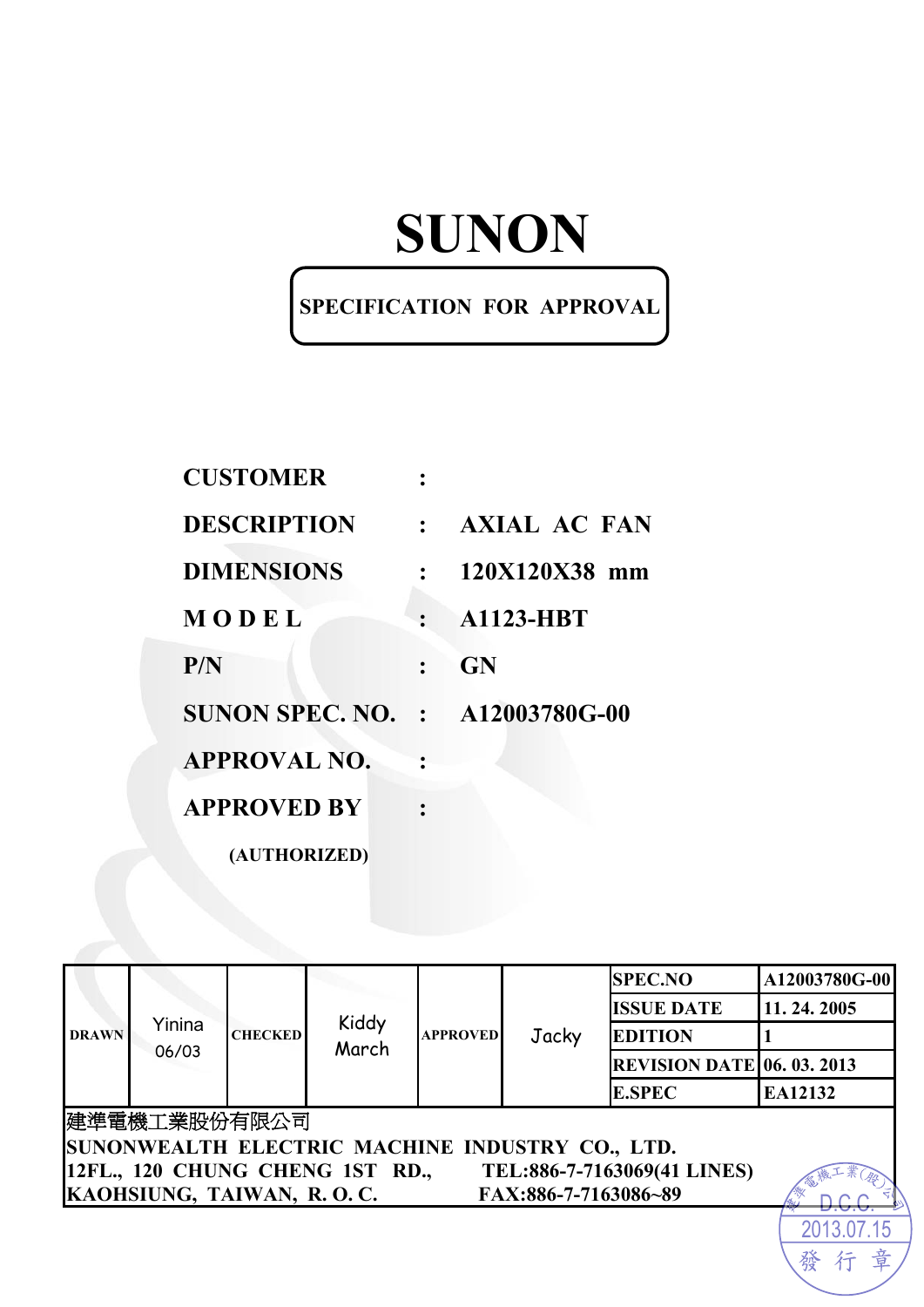# **SUNON**

2013.07.15

章

發行

|                                 |                   |                                          | <b>AXIAL AC FAN</b>                    |                                                   |            |  |
|---------------------------------|-------------------|------------------------------------------|----------------------------------------|---------------------------------------------------|------------|--|
|                                 |                   |                                          | MODEL : A1123-HBT                      |                                                   |            |  |
|                                 | $P/N$ : GN        |                                          |                                        |                                                   |            |  |
| <b>CHARACTERISTICS</b>          |                   |                                          |                                        |                                                   |            |  |
| 1. Motor Design                 | $\ddot{\cdot}$    |                                          |                                        | <b>Reliable Shaded-Pole Motor Construction.</b>   |            |  |
| <b>2. Insulation Resistance</b> | $\ddot{\bullet}$  |                                          |                                        | 500 Megohms minimum at 500 VDC.                   |            |  |
| 3. Dielectric Strength          |                   |                                          | 1800 VAC for one second.               |                                                   |            |  |
| <b>4. Motor Protection</b>      |                   |                                          | Impedance protected.                   |                                                   |            |  |
| 5. Noise Level                  | $\ddot{\cdot}$    |                                          |                                        | Measured in a semi-anechoic chamber               |            |  |
|                                 |                   |                                          |                                        | with background noise level below 15              |            |  |
|                                 |                   |                                          |                                        | $dB(A)$ . The fan is running in free air with the |            |  |
|                                 |                   |                                          |                                        | microphone at a distance of one meter             |            |  |
|                                 |                   |                                          | from the fan intake.                   |                                                   |            |  |
| <b>6. Tolerance</b>             |                   |                                          | $\pm 15\%$ on rated power and current. |                                                   |            |  |
| <b>7. Air Performance</b>       |                   | Measured by a double chamber. The values |                                        |                                                   |            |  |
|                                 |                   |                                          |                                        | are recorded when the fan speed has stabilized    |            |  |
|                                 |                   |                                          | at rated voltage.                      |                                                   |            |  |
| 建準電機工業股份有限公司                    | <b>SPEC.NO</b>    |                                          |                                        | A12003780G-00 REVISION DATE                       | 06.03.2013 |  |
| <b>SUNONWEALTH ELECTRIC</b>     | <b>ISSUE DATE</b> |                                          | 11.24.2005                             | EDITION                                           |            |  |
| MACHINE INDUSTRY CO., LTD.      | PAGE              |                                          | 2 OF 9                                 |                                                   |            |  |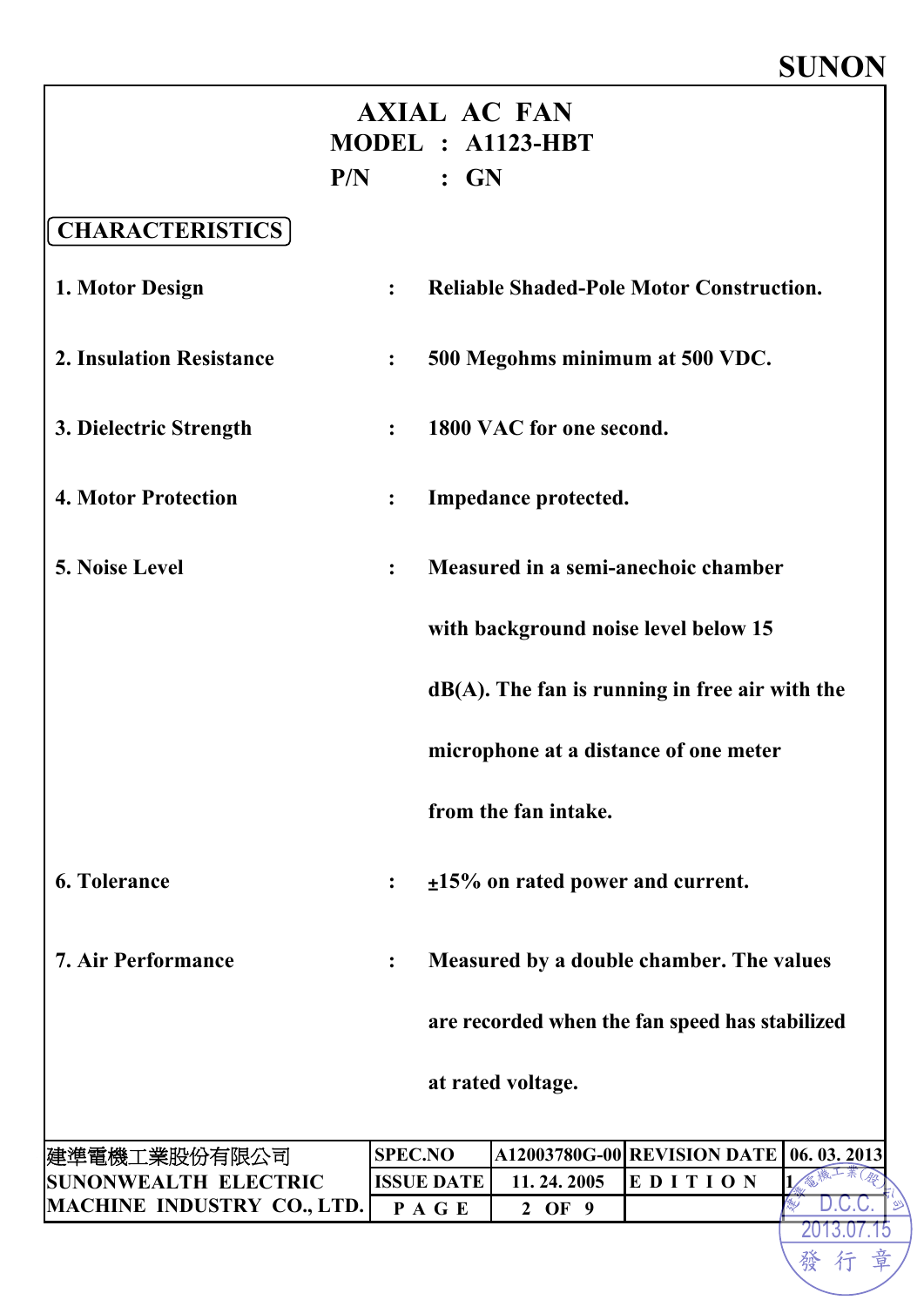# **SUNON**

2013.07.15  $D C$ 

章

發行

## **SPECIFICATIONS**

### **MODEL : A1123-HBT P/N : GN**

| <b>SUNONWEALTH ELECTRIC</b>  | <b>ISSUE DATE</b>                                                                                                                                                                                                                                                                                                                                                           | 11.24.2005                                                                                                                                                                            | EDITION |  |            |  |
|------------------------------|-----------------------------------------------------------------------------------------------------------------------------------------------------------------------------------------------------------------------------------------------------------------------------------------------------------------------------------------------------------------------------|---------------------------------------------------------------------------------------------------------------------------------------------------------------------------------------|---------|--|------------|--|
| 建準電機工業股份有限公司                 | <b>SPEC.NO</b>                                                                                                                                                                                                                                                                                                                                                              | A12003780G-00 REVISION DATE                                                                                                                                                           |         |  | 06.03.2013 |  |
| 1-17. Protection             | : $\Box$ Automatic Restart Capability<br>Note: In a situation where the fan is locked by an external force<br>while the electricity is on, an increase in coil temperature will be<br>prevented by temporarily turning off the electrical power to the<br>motor. The fan will automatically restart when the locked rotor<br>condition is released.<br>□Polarity Protection |                                                                                                                                                                                       |         |  |            |  |
| 1-16. Vibration              |                                                                                                                                                                                                                                                                                                                                                                             | : Vibration of acceleration 1.5G and<br>frequency $5-50-5Hz$ is applied in all<br>3 directions $(X, Y, Z)$ , in cycles of 1 minute each,<br>for a total vibration time of 30 minutes. |         |  |            |  |
| 1-15. Safety                 |                                                                                                                                                                                                                                                                                                                                                                             | : UL/CUR/TUV/CE                                                                                                                                                                       |         |  |            |  |
| 1-14. Weight                 | : 525 g                                                                                                                                                                                                                                                                                                                                                                     |                                                                                                                                                                                       |         |  |            |  |
| 1-13. Bearing System         |                                                                                                                                                                                                                                                                                                                                                                             | : Precision ball bearing system                                                                                                                                                       |         |  |            |  |
| 1-12. Storage Temperature    |                                                                                                                                                                                                                                                                                                                                                                             | $\therefore$ -40 to +70 deg. C                                                                                                                                                        |         |  |            |  |
| 1-11. Operating Temperature  |                                                                                                                                                                                                                                                                                                                                                                             | $\therefore$ -10 to +70 deg. C                                                                                                                                                        |         |  |            |  |
| 1-10. Direction of Rotation  |                                                                                                                                                                                                                                                                                                                                                                             | : Counter-clockwise viewed from front of fan blade                                                                                                                                    |         |  |            |  |
| 1-9. Noise Level             | : $45/50$ dB(A)                                                                                                                                                                                                                                                                                                                                                             |                                                                                                                                                                                       |         |  |            |  |
| 1-8. Rated Power             | : 23/20 WATTS                                                                                                                                                                                                                                                                                                                                                               |                                                                                                                                                                                       |         |  |            |  |
| 1-7. Rated Current           | $: 0.28/0.25$ AMP                                                                                                                                                                                                                                                                                                                                                           |                                                                                                                                                                                       |         |  |            |  |
| 1-6. Static Pressure         |                                                                                                                                                                                                                                                                                                                                                                             | $: 0.34/0.39$ Inch-H <sub>2</sub> O                                                                                                                                                   |         |  |            |  |
| 1-5. Air Delivery            | : 97/117 CFM                                                                                                                                                                                                                                                                                                                                                                |                                                                                                                                                                                       |         |  |            |  |
| 1-4. Rated Speed             | : $2700/3100$ RPM $\pm 10\%$                                                                                                                                                                                                                                                                                                                                                |                                                                                                                                                                                       |         |  |            |  |
| 1-3. Starting Voltage        |                                                                                                                                                                                                                                                                                                                                                                             | $: 75$ VAC (25 deg. C POWER ON/OFF)                                                                                                                                                   |         |  |            |  |
| 1-2. Operating Voltage Range | $: 75 - 125$ VAC                                                                                                                                                                                                                                                                                                                                                            |                                                                                                                                                                                       |         |  |            |  |
| 1-1. Rated Voltage           |                                                                                                                                                                                                                                                                                                                                                                             | $: 115$ VAC 50/60 Hz                                                                                                                                                                  |         |  |            |  |

**MACHINE INDUSTRY CO., LTD. P A G E 3 OF 9**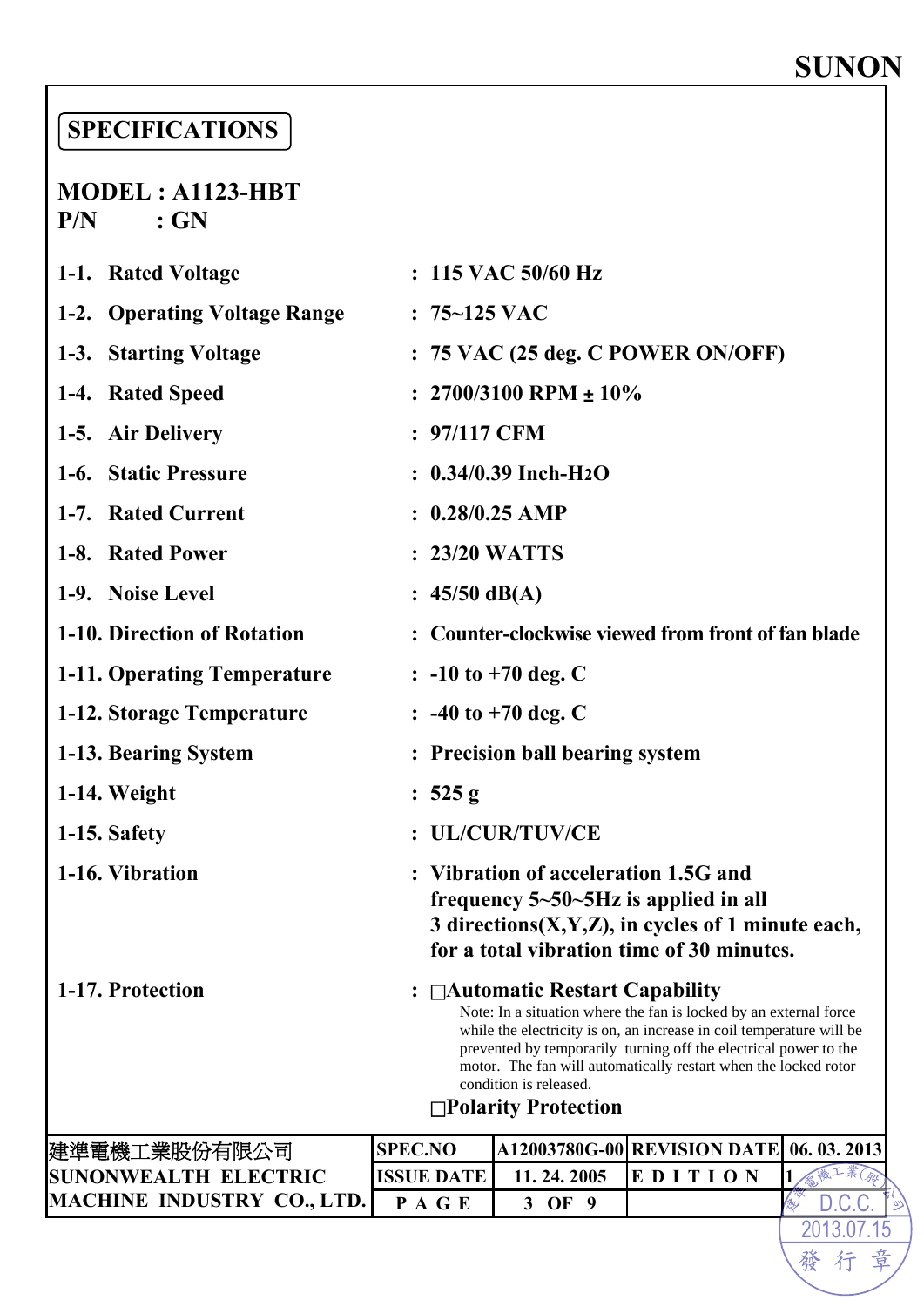### **MODEL : A1123-HBT**

### **P/N : GN**

## **PERFORMANCE CURVES**

**STATIC PRESSURE** 



發 音 行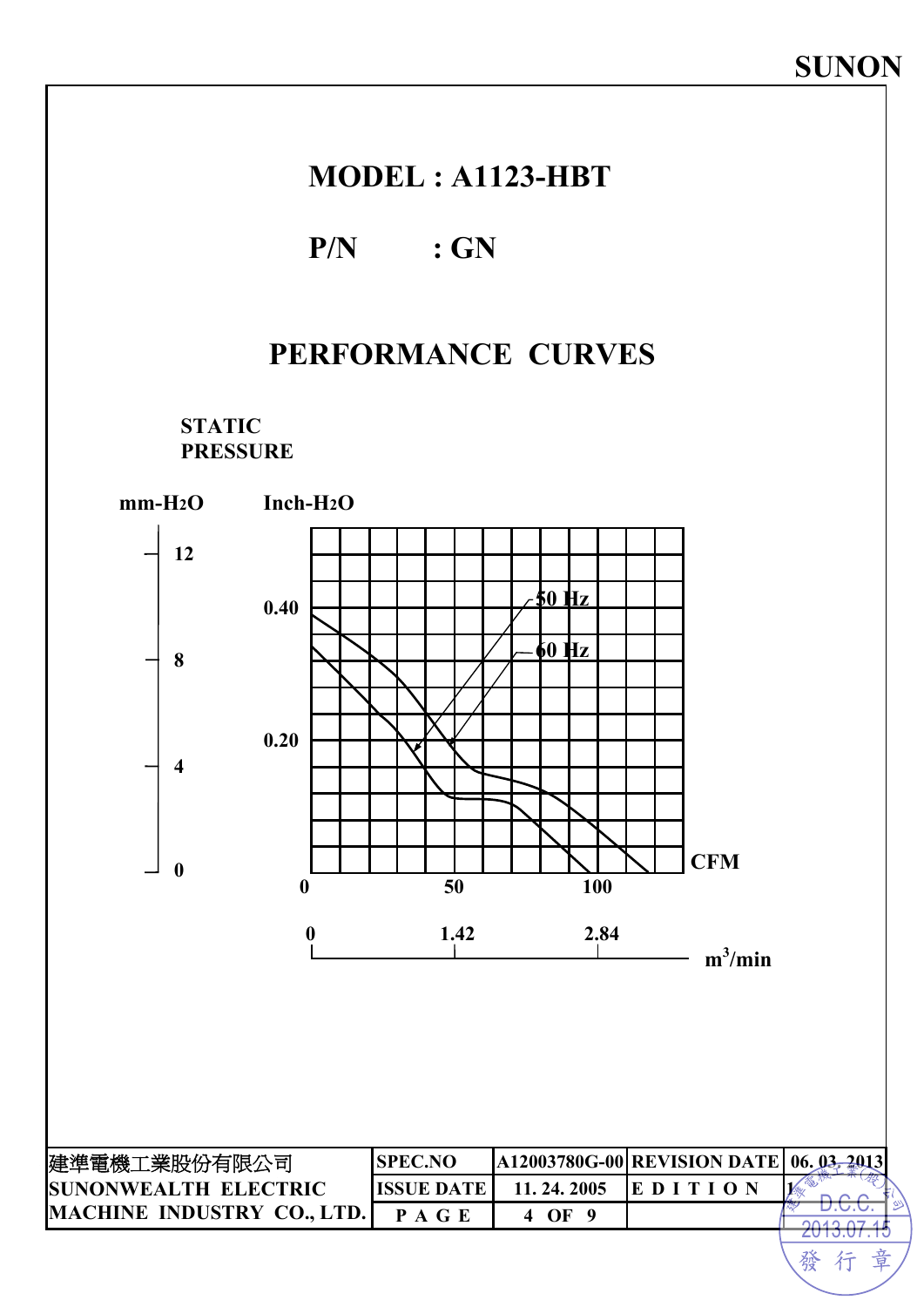

2013.07.15 發 行 章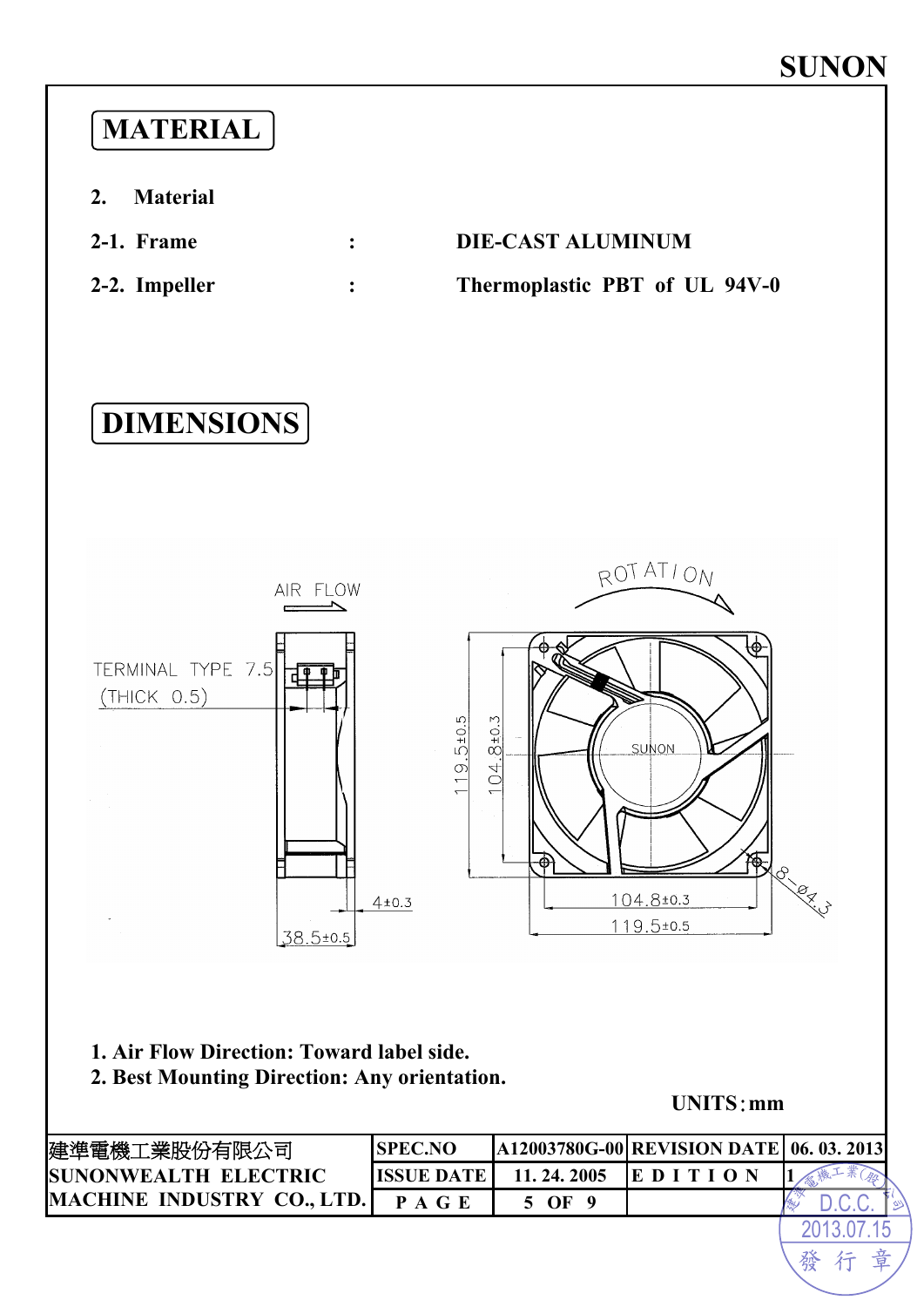# **Notes**

### Ⅰ.**SAFETY**

- **1. DO NOT use or operate this fan in excess of the limitations set forth in this specification. SUNON is not responsible for the non-performance of this fan and/or any damages resulting from its use, if it is not used or operated in accordance with the specifications.**
- **2. SUNON recommends adding a protection circuit to the product or application in which this fan is installed, such as a thermo-fuse, or current-fuse or thermoprotector. The failure to use such a device may result in smoke, fire, electric shock by insulation degradation in cases of motor lock, motor lead short circuit, overload, or over voltage, and/or other failure.**
- **3. SUNON recommends installing a protection device to the product or application in which this fan is installed if there is a possibility of reverseconnection between VDC (+) and GND (-). The failure to install such a device may result in smoke, fire, and/or destruction, although these conditions may not manifest immediately.**
- **4. This fan must be installed and used in compliance with all applicable safety standards and regulations.**
- **5. Use proper care when handling and/or installing this fan. Improper handling or installation of this fan may cause damage that could result in unsafe conditions.**
- **6. Use proper care during installation and/or wiring. Failure to use proper care may cause damage to certain components of the fan including, but not limited to, the coil and lead wires, which could result in smoke and/or fire.**
- **7. DO NOT use power or ground PWM to control the fan speed. If the fan speed needs to be adjusted, please contact SUNON to customize the product design for your application.**
- **8. For critical or extreme environments, including non stop operation, please contact SUNON and we will gladly provide assistance with your product selection to ensure an appropriate cooling product for your application.**

| 建準電機工業股份有限公司                      | 'SPEC.NO          |              | A12003780G-00 REVISION DATE   06. 03. 2013 |  |
|-----------------------------------|-------------------|--------------|--------------------------------------------|--|
| <b>ISUNONWEALTH ELECTRIC</b>      | <b>ISSUE DATE</b> | 11, 24, 2005 | EDI                                        |  |
| <b>MACHINE INDUSTRY CO., LTD.</b> | PAGE              | $\Omega$     |                                            |  |
|                                   |                   |              |                                            |  |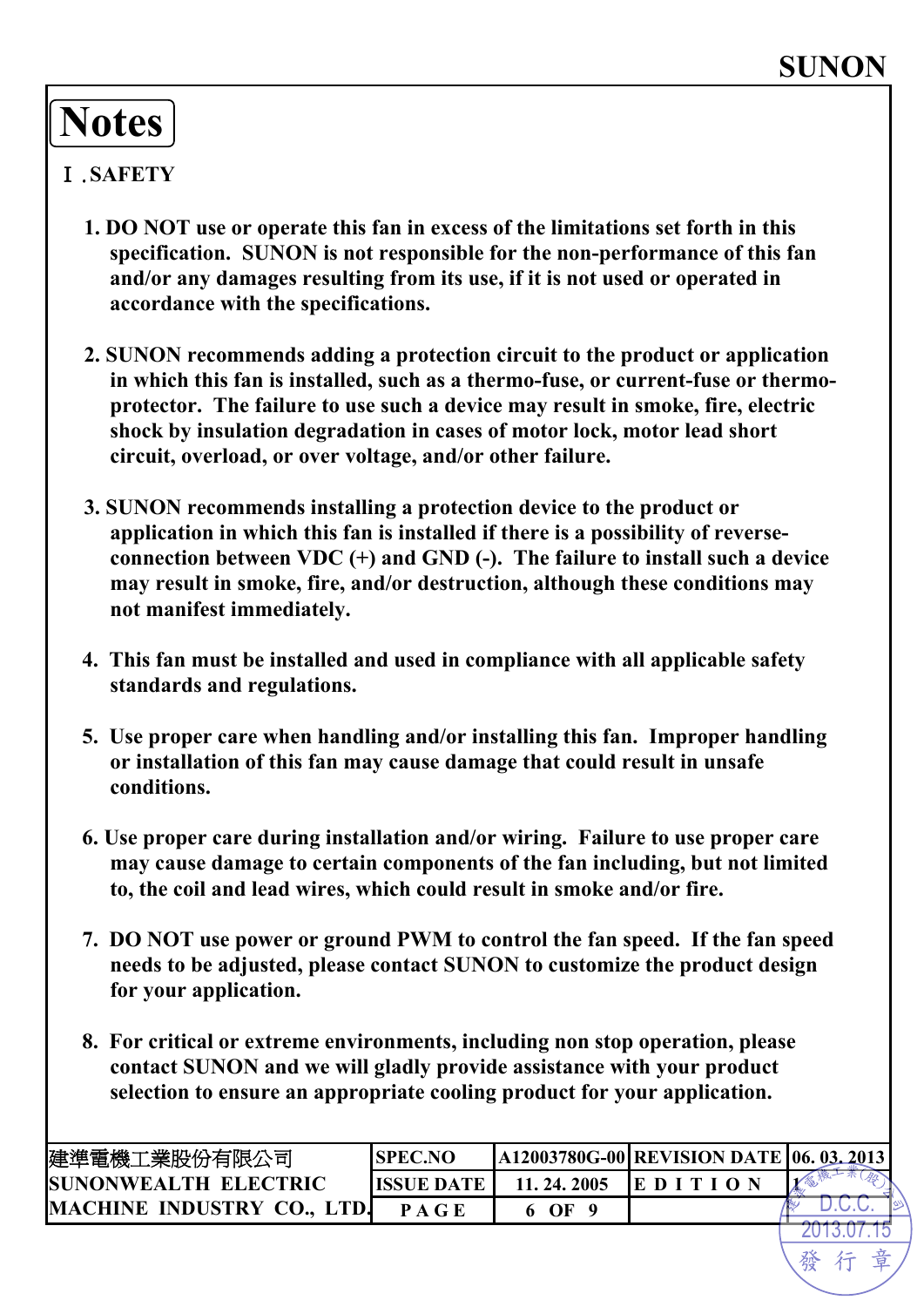# **Notes**

#### **II. SPECIFICATION MODIFICATION**

- **1. SUNON offers engineering assistance on fan installation and cooling system design.**
- **2. All changes, modifications and/or revisions to the specifications, if any, are incorporated in the attached specifications.**
- **3. No changes, modifications and/or revisions to these specifications are effective absent agreement, by both SUNON and the customer, in writing.**
- **4. This fan will be shipped in accordance with the attached specification unless SUNON and the customer have agreed otherwise, in writing, as specified in Paragraph 3, above.**

#### **III. OTHER**

- **1. When building your device, please examine thoroughly any variation of EMC, temperature rise, life data, quality, etc. of this product by shock/drop/vibration testing, etc. If there are any problems or accidents in connection with this product, it should be mutually discussed and examined.**
- **2. Use proper care when handling this fan. Components such as fan holders or bearings may be damaged, if touched with fingers or other objects. Additionally, static electricity (ESD) may damage the internal circuits of the fan.**
- **3. DO NOT operate this fan in proximity to hazardous materials such as organic silicon, cyanogens, formalin, phenol, or corrosive gas environments including, but**  not limited to,  $H_2S$ ,  $SO_2$ ,  $NO_2$ , or  $Cl_2$ .
- **4. SUNON recommends that you protect this fan from exposure to outside elements such as dust, condensation, humidity or insects. Exposure of this fan to outside elements such as dust, condensation, humidity or insects may affect its performance and may cause safety hazards. SUNON does not warrant against damage to the product caused by outside elements.**

| 建準電機工業股份有限公司                      | <b>ISPEC.NO</b>   |            | A12003780G-00 REVISION DATE   06. 03. 2013 |  |
|-----------------------------------|-------------------|------------|--------------------------------------------|--|
| <b>ISUNONWEALTH ELECTRIC</b>      | <b>HSSUE DATE</b> | 11.24.2005 | EDIT                                       |  |
| <b>MACHINE INDUSTRY CO., LTD.</b> | P A G E           | 7 OF       |                                            |  |
|                                   |                   |            |                                            |  |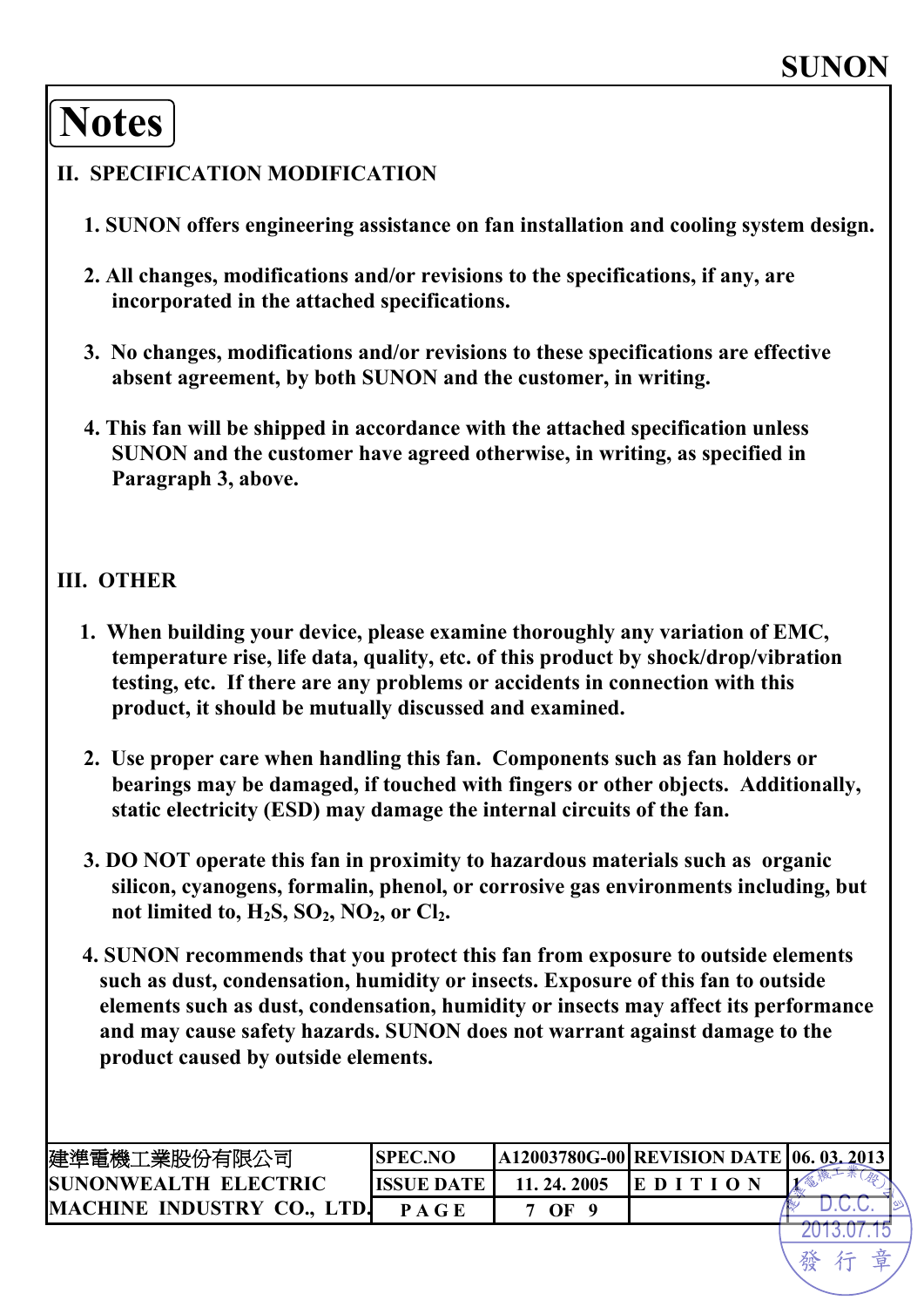# **Notes**

- **5. This fan must be installed properly and securely. Improper mounting may cause harsh resonance, vibration, and noise.**
- **6. Fan guards may prevent injury during handling or installation of the fan and are available for sale with this fan.**
- **7. Unless otherwise noted, all testing of this fan is conducted at 25°C ambient temperature and sixty-five percent (65%) relative humidity.**
- **8. DO NOT store this fan in an environment with high humidity. This fan must be stored in accordance with the attached specifications regarding storage temperature. If this fan is stored for more than 6 months, SUNON recommends functional testing before using.**
- **9. SUNON reserves the right to use components from multiple sources at its discretion. The use of components from other sources will not affect the specfications as described herein.**
- **10. The "Life Expectancy" of this fan has not been evaluated for use in combination with any end application. Therefore, the Life Expectancy Test Reports (L10 and MTTF Report) that relate to this fan are only for reference.**

#### **VI. WARRANTY**

**This fan is warranted against all defects which are proved to be fault in our workmanship and material for one year from the date of our delivery. The sole responsibility under the warranty shall be limited to the repair of the fan or the replacement thereof, at SUNON's sole discretion. SUNON will not be responsible for the failures of its fans due to improper handing, misuse or the failure to follow specifications or instructions for use. In the event of warranty claim, the customer shall immediately notify SUNON for verification. SUNON will not be responsible for any consequential damage to the customer's equipment as a result of any fans proven to be defective.** 

| 建準電機工業股份有限公司                | <b>ISPEC.NO</b>    |            | A12003780G-00 REVISION DATE 06. 03. 2013 |  |
|-----------------------------|--------------------|------------|------------------------------------------|--|
| <b>SUNONWEALTH ELECTRIC</b> | <b>IISSUE DATE</b> | 11.24.2005 |                                          |  |
| MACHINE INDUSTRY CO., LTD.  | P A G E            | OF         |                                          |  |
|                             |                    |            |                                          |  |